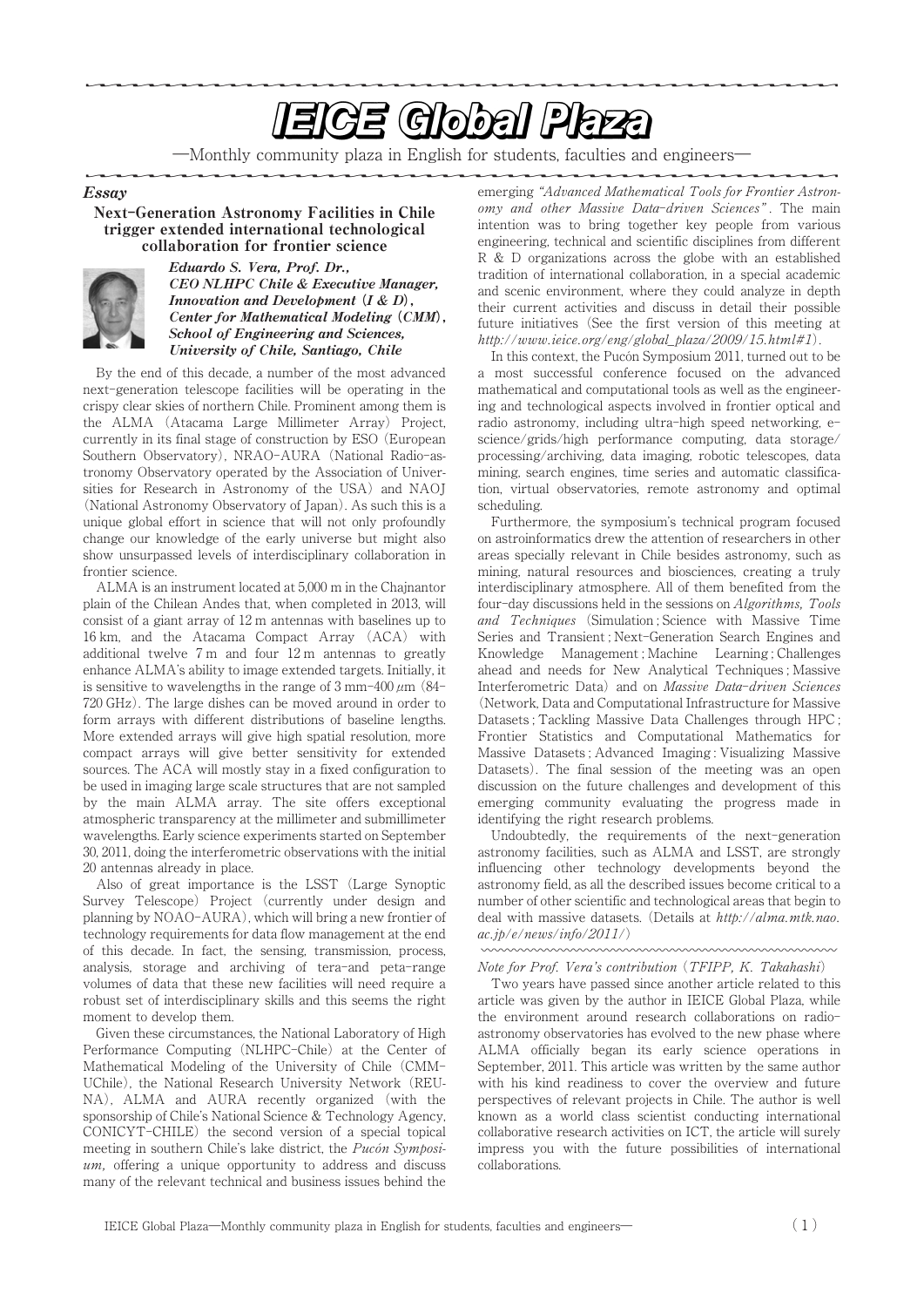## Hot Topics

IEICE Organized Two Special Symposiums and Five Workshops at the Biggest Exhibition of ICT and Electronics in Asia, **"**CEATEC Japan 2011**"**



Nobuo Hataoka, Prof. Dr., Tohoku Institute of Technology, Chair, CEATEC Relations, IEICE Strategic Planning Committee

The Cutting-edge IT and Electronics Comprehensive Exhibition (CEATEC JAPAN) is focused on the collaborative works between industry and users related to the policy, strategy, design, production, applications, services and management of electronics, information, and communication. It is based on the long history which has been developed since the set-up of constituent exhibitions, "Electronics Show" in 1964**,** "DATA SHOW" in 1972, "COMMUNICATIONS TOKYO" in 1972 and enhanced "COM TOKYO in 1997. It has been evolved to be the biggest exhibition of ICT and electronics in Asian region. It provides the all-inclusive display of the latest relevant technologies and products, while it also provides lectures and seminars at the Conference Session which will be presented by global and key industry leaders. The CEATEC Japan 2011 took place in Makuhari Messe on October 4th to 8th, this year.

The IEICE had established a good relationship with the CEATEC Japan and this year the IEICE organized again its special workshops in conjunction with CEATEC organizations. This year's collaboration is the second one by the IEICE, and the IEICE organized a Special Symposium related to the Great East Japan Earthquake of 11th of March, inviting distinguished speakers and panelists from the industries, government and academic society of Japan. The Session Title was "Overcoming the disaster-Constructing a smart ICT society with security and safety" and all speakers and panelists discussed their views and strategies for constructing coming ICT societies with enhanced security, safety, and smartness.





Fig. 1 Opening Address by Fig. 2 Panel discussion by global IEICE President, Prof. H. Yasuda and key industry leaders in the relevant fields

Another symposium was "M2M (Machine to Machine) Communication Technology Towards a New Creative Society" sponsored by Tokyo Section of IEICE. M2M activities and issues in sensor network, in the home-network or in the public mobile network were discussed from the service, technical and policy aspects followed by a panel discussion on" What should M2M do now?".

The workshops gave a good chance for the researchers and developers working in industries or universities to know the hot issues such as disaster recovery, smart grid, pattern recognitions or flexible displays. The total number of participants of the symposium and workshops was 1,194 comparing to that of last year about 900. This result means this year's trial ended successfully. Moreover, this second trial of collaborative relationships between CEATEC and IEICE made IEICE activities more active and industry-based by the mutual cross-attendance between CEATEC attendants IEICE SGI workshop attendants.

### New IEICE Overseas Section Representatives Started for 2011**-**2012 Fiscal Years IEICE International Affairs Committee

The new lineup of IEICE Overseas Section Representatives in the 2011-2012 Fiscal Years was discussed and authorized by IEICE International Affairs Committee in July 2011, considering their requests and situations. Simultaneously, it was decided to reactivate IEICE Indonesia Section and found IEICE Europe Section there as well. The vision and profile of the Representatives are introduced below, in alphabetical order. Representatives are introduced below, in alphabetical order.<br>
Section Manufacture of the Indian Section



#### Tuptim Angkaew, Assc. Prof., Dr., Chulalongkorn University, Representative, IEICE Bangkok Section

Vision IEICE Bangkok Section was set up as one of the four IEICE Overseas Sections based on the idea of IEICE globalization in 2001 (See http://www.ieice.org/eng/area/2003report. html) and has evolved the academic activities so far. In the past 2 years, workshops that linked the Japanese and Thai academicians together were organized, like IEICE Thai-Japan Microwave Workshop (TJMW) and Internet Workshop. This year, a workshop on "Writing good paper for submitting to publish in IEICE journal" was organized for graduate students in outstanding universities. About 150 students attended it.

IEICE Bangkok Section has a vision to focus on the participation of graduate students in academic activities organized by IEICE, and technical exchange with engineers from industries. These activities will encourage them to present papers and positively exchange opinions and foster a linkage between Thai and Japanese academicians. In addition, Bangkok Section will extend the activities to invite Japanese engineers who are working in Thailand to give a talk for IEICE in Bangkok. We hope that this will make Thai engineers and students understand the role of Japanese firms in Thailand.

**Profile** She received her BE degree in Electrical Engineering from King Mongkut's Institute of Technology Ladkrabang in 1984. She studied at Graduate School of Engineering, Department of Communication Engineering, Osaka University and received her PhD degree from the university in 1990. Then, she joined Chulalongkorn University and has been working at Department of Electrical Engineering. Her primary research interest is computational electrical engineering in microwave and photonic waveguides. She has been engaged in IEEE and IEICE activities as a volunteer over the past ten years.

## ㍇㍇㍇㍇㍇㍇㍇ ㍇㍇㍇㍇㍇㍇㍇ IEICE Beijing Section



Tao Zhang, Prof., Dr., Tsinghua University, Representative, IEICE Beijing Section

Vision IEICE Beijing Section was established in 2007. It already has more then 60 members. The current Representative of IEICE Beijing Section is Prof. Tao Zhang, Department of Automation, Tsinghua University. In the past three years, it has organized 7 special lectures which invited famous professors from the world to introduce their research achievements. In addition, IEICE Beijing Section has cosponsored several international conferences. Each year it organizes an activity of IEICE Beijing Section members to improve the communication. It also nominates many persons to join IEICE overseas membership.

**Profile** Tao Zhang received B.E., M.E., and Ph. D. degrees from Tsinghua University, China in 1993, 1995, and 2000 respectively. He received his second Ph. D. degree from Saga University, Japan in 2002. He has been an Associate Professor of Saga University and a Researcher of National Institute of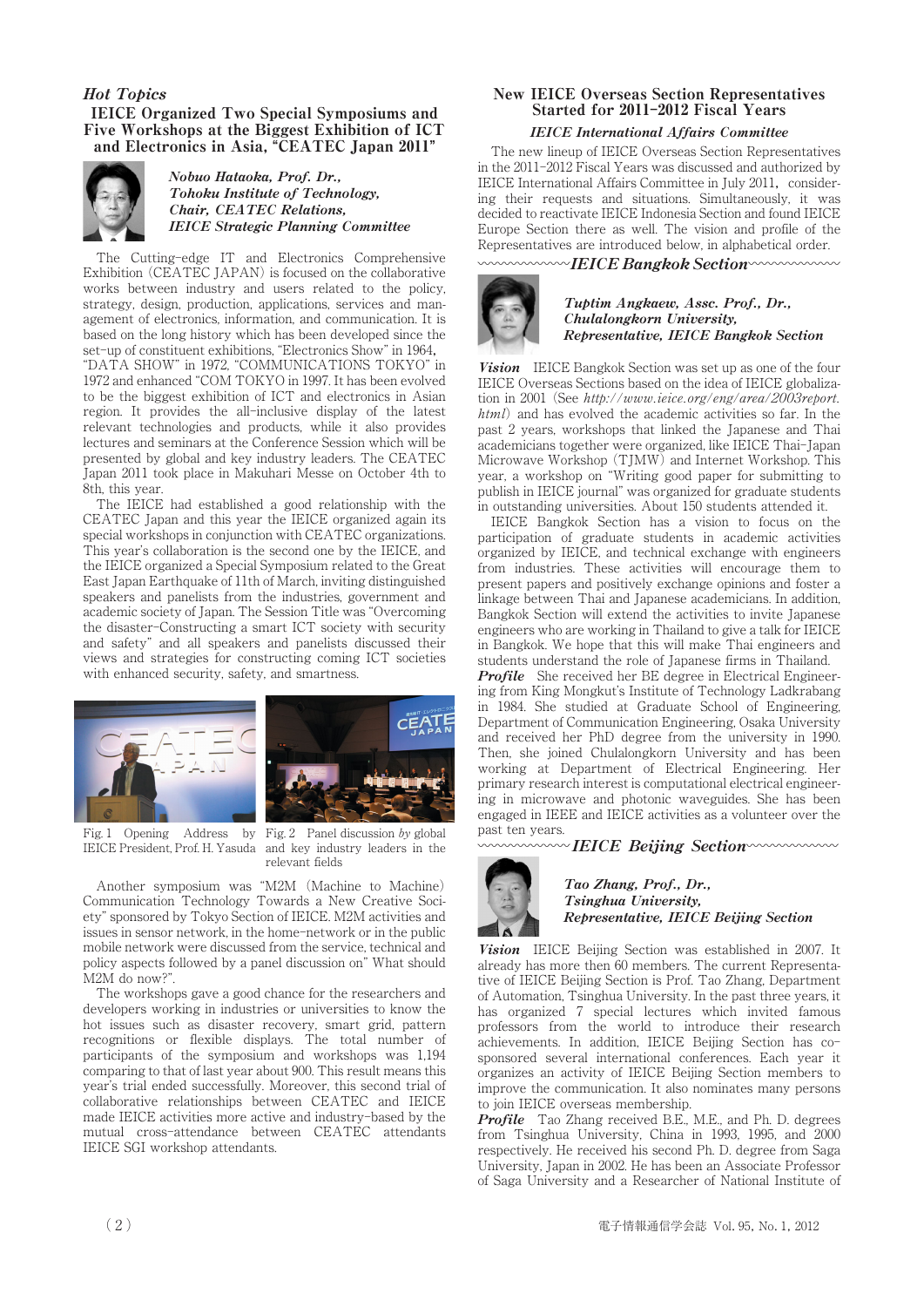Informatics, Japan. He is currently an Associate Professor of Tsinghua University. His research interests are nonlinear system control, robotics, artificial intelligence, etc. He is a senior member of IEEE.



senior member of IEEE.<br>~~~~~~~~~*IEICE Europe Section* ~~~~~~~~~~

Haris Gacanin, Dr., Alcatel**-**Lucent Bell N.V. in Antwerp, Belgium, Representative, IEICE Europe Section

Vision The main goal of IEICE Europe Section is to develop a good organizational structure that will provide adequate services to its members. One of the first initiatives that are currently underway is to establish a yearly IEICE Europe event. Preparations for the first meeting of IEICE Europe Section in May 2012 have already started. The second meeting will be held at "The 4<sup>th</sup> Sarajevo Technology Forum 2012" (STF2012 ; please see the prior issue of IEICE Global Plaza). Our future plans are to establish different committees that will address their corresponding issues. We are sure that IEICE will be able to easier expand its academic activities and services in Europe.

Profile He received his M.E.E. and PhD.E.E. from Tohoku University, Japan, in 2005 and 2008, respectively. After graduation, he worked as a Postdoctoral Research Fellow of Japan Society for Promotion of Science (JSPS) and then he served Tohoku University as Assistant Professor from 2008 to 2010. Currently, he serves Alcatel-Lucent Bell N.V. in Antwerp, Belgium. His research interest is in the fields of both cable and wireless communication technologies. Meanwhile, he received the 2010 KDDI Foundation Research Grant Award, the 2008 JSPS Postdoctoral Fellowships for Foreign Researchers, the 2005 Active Research Award in Radio Communications, 2005 Vehicular Technology Conference (VTC 2005- Fall) Student Paper Award from IEEE VTS Japan Chapter and the 2004 Institute of IEICE Society Young Researcher Award, respectively.

## ㍇㍇㍇㍇㍇㍇ ㍇㍇㍇㍇㍇㍇ IEICE Indonesia Section



Jaka Sembiring, Assc Prof., Ir., Dr., Bandung Institute of Technology, Representative, IEICE Indonesia Section

Vision With the activation of Indonesia Section of IEICE in Bandung Institute of Technology, we hope that there will be further collaborative efforts in many areas such as research, education and others to benefit the members in particular and the whole society in general. With several activities offered, we have confidence that there will be more and more who would join the Section.

**Profile** He received his S1 (eq. B. Sc) degree from Bandung Institute of Technology (Institut of Teknologi Bandung, ITB) in 1990, Indonesia, M. Eng and Dr. Eng. degrees from Waseda University, Japan, in 1997 and 2000, respectively. Then, he joined ITB, has been serving as an Associate Professor in Electrical Engineering and Informatics and working at Laboratory for Signals and Systems, ITB. His research field covers stochastic information systems and enterprise architecture.

## ㍇㍇ ㍇㍇ IEICE Korea, Communication Section



Choong Seon Hong, Prof., Dr., Kyung Hee University, Representative, IEICE Korea, Communication Section

Vision First of all, we hope that IEICE can keep its pace in the development as one of the top level academic society in the field of information, communications and electronics all over the world. Also, members of Korea, Communication Section will continuously contribute to IEICE, especially through academic activities such as the paper publication in IEICE Transactions on Communications and the joining in committees of International conferences which are sponsored by IEICE communication society. The representative conferences are APNOMS and APCC. In addition, Korea Section-Communication holds the IEICE Joint Workshop with HSN 2012, January 2012. Actually this joint workshop is annually held with the invited speakers as Japanese IEICE member. For the more active contribution, Korean members hope to participate in the editorial board as associate editorship to the Journal such as the IEICE transactions on communications.

Profile He received his B.S. and M.S. degrees in Electronics Engineering from Kyung Hee University, Seoul, Korea, in 1983, 1985, respectively. In 1988 he joined Korea Telecom (KT), where he worked on Broadband Networks as a member of the technical staff. From Sept. 1993, he joined Keio University, Japan. He received the Ph. D. degree at Keio University in March 1997. He had worked for the Telecommunications Network Lab, KT as a senior member of technical staff and as a director of the networking research team until August 1999. Since September 1999, he has worked as a professor of the Department of Computer Engineering, Kyung Hee University. He also has served as a Program Committee Member and an Organizing Committee Member for International conferences such as NOMS, IM, APNOMS, E2EMON, CCNC, ADSN, ICPP, DIM, WISA, BcN and TINA. He is a member of IEEE, ACM, IPSJ, KIISE, KIPS, KICS and OSIA. His research interests include Ubiquitous Network, Future Internet, Mobile Computing, Wireless Sensor Networks, Network Security, and Network Management.

## Network Management.<br>www.*IEICE Korea, Electronics Section* www.



Duk**-**Gyoo Kim, Prof., Dr., Kyungpook National University, Representative, IEICE Korea, Electronics Section

Vision IEICE Korea, Electronics Section usually opens academic activities such as seminar, workshop or conference in November and invites one or two scholars among IEICE members every year. It invites domestic scholars or engineers in the related field as well. For the year 2011, we are planning a seminar on innovative method in engineering education. This seminar will be partially supported by the Korean Federation of Science and Technology Societies (KOFST) and jointly sponsored by the Korean Society for Engineering Education (KSEE) and the Institute of Electronics Engineers of Korea (IEEK).

Profile He serves Kyungpook National University as Professor of Electronics Engineering, in Daegu since 1980. He was appointed to one of three Directors in National Research Foundation of Korea in Daejeon on 25 July 2011, to be responsible for research promotion for the two-year term.

## $\sim$  IEICE Korea, Information Section  $\sim$



Dong**-**Whee Kim, Prof., Dr., Daegu University, Representative, IEICE Korea, Information Section

Vision IEICE Information Section of Korea is planning to strengthen cooperation with Industries. Nowadays, many mobile terminals such as smart phone, Galaxy tab and iPad etc. have been developed and used. As the function of mobile terminal becomes higher, the related applications become more important. To enhance the added value of the applications and improve convenience of users, it is necessary not only to develop new applications but also apply IT technologies to traditional applications, for example, various qualifying examinations. For this purpose, IEICE Korea, Information